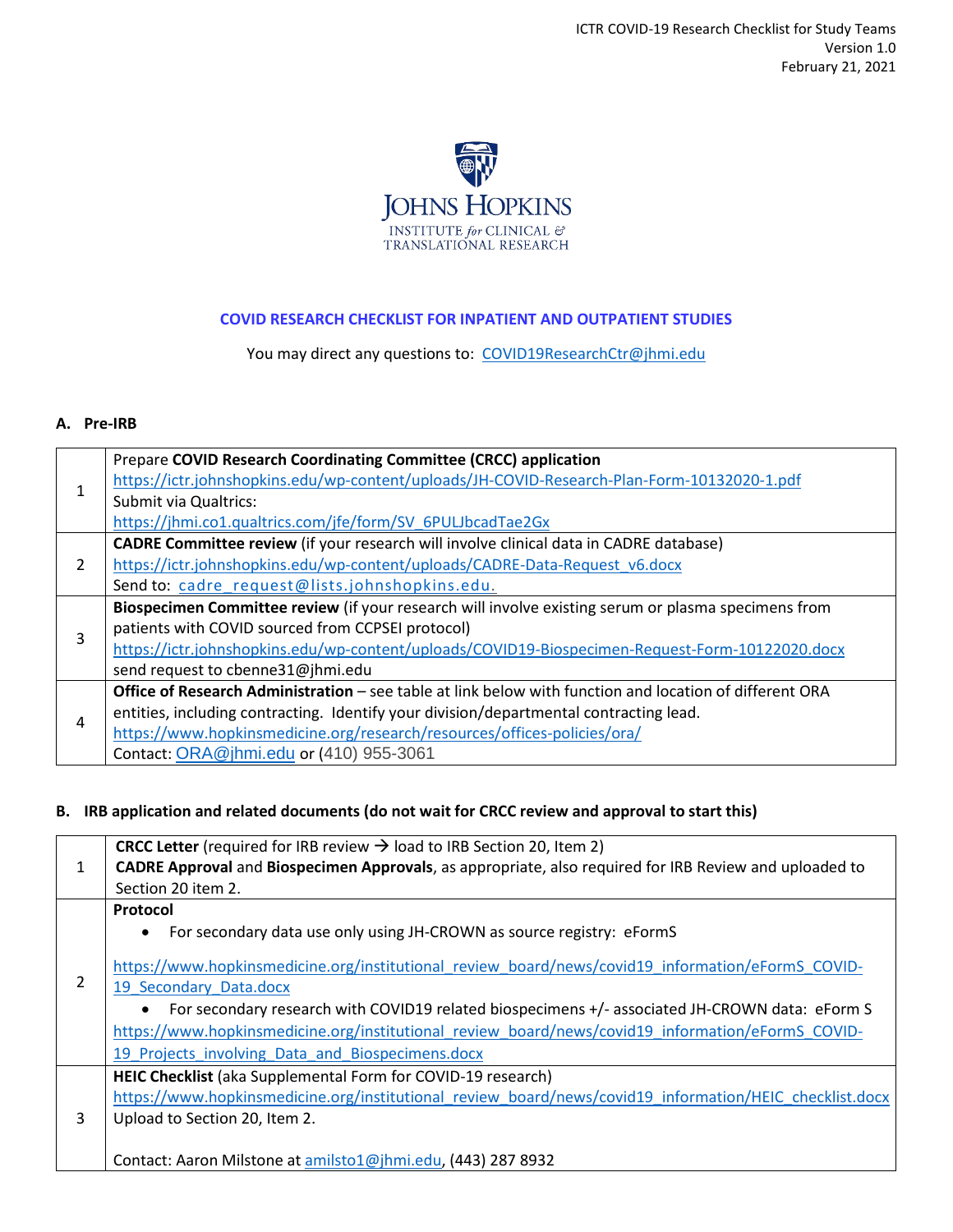|   | <b>Protocol Synopsis</b>                                                                                                                             |
|---|------------------------------------------------------------------------------------------------------------------------------------------------------|
| 4 | Protocol Synopsis Template for COVID-19 Related Interventional Research - A Draft Synopsis must be submitted                                         |
|   | with each COVID-19 application that involves a therapeutic intervention. Uploaded to Section 20, Item 2.                                             |
|   | <b>Department of Nursing review</b>                                                                                                                  |
|   | https://www.hopkinsmedicine.org/institutional review board/forms/jhhs nursing.pdf                                                                    |
|   | Rachel Hampton will help you with this-- rhampto5@jhu.edu                                                                                            |
|   | Updates to this form are in progress.                                                                                                                |
| 5 | Upload form into IRB Section 11, Item 8.                                                                                                             |
|   | *Nursing approval is only needed if your research requires the use of Johns Hopkins Health System Departments                                        |
|   | of Nursing resources or if JHHS nursing staff will be study participants.                                                                            |
|   |                                                                                                                                                      |
|   | Contacts: Heather Watson at hwatson7@jhmi.edu, (410) 614-8319 (JHHS), Jackie Lobein at jlobein1@jhmi.edu,<br>(301) 896-3122 (HCGH, Sibley, Suburban) |
|   |                                                                                                                                                      |
|   | Institutional Biosafety Committee (IBS review) IBC@jhu.edu                                                                                           |
|   | Anyone in your group who will handle or transport infectious pathogens (e.g. nasal swab for COVID19) must<br>$\bullet$                               |
|   | complete components of Health, Safety, Environment Training:                                                                                         |
|   | https://www.hopkinsmedicine.org/hse/training/                                                                                                        |
|   | Anyone organizing the packing and shipping for biospecimens will require Department of Transportation<br>$\bullet$                                   |
|   | (DOT) and/or International Air Transportation Association (IATA) training:                                                                           |
|   | https://www.hopkinsmedicine.org/hse/training/                                                                                                        |
|   | Register your study with IBC: https://www.hopkinsmedicine.org/hse/biosafety/ht p t registration.html<br>٠                                            |
| 6 | $\rightarrow$ Studies with infectious agents, pathogens, or biological toxins:                                                                       |
|   | https://www.hopkinsmedicine.org/hse/forms/PathogenToxinRegistration.pdf                                                                              |
|   | $\rightarrow$ Studies with human tissues, cell lines, and/or body fluids                                                                             |
|   | https://www.hopkinsmedicine.org/hse/forms/HumanTissueRegistration.pdf                                                                                |
|   | Note: For item 9 on both registration forms, templates with acceptable processes and language are in<br>$\bullet$                                    |
|   | development. You can tailor these to your research.                                                                                                  |
|   | PI will receive registration number (s). Enter number in Section 23, Item 7 of IRB application<br>٠                                                  |
|   | Upload IBC Approval Letter to IRB Section 24, Item 2<br>$\bullet$                                                                                    |
|   |                                                                                                                                                      |
|   | Contact: IBC@jhu.edu                                                                                                                                 |
|   | Establish consent process. Guidance available at:                                                                                                    |
| 7 | https://www.hopkinsmedicine.org/institutional_review_board/news/covid19_information/Informed_Consent_f                                               |
|   | or_COVID19_studies.docx<br>Contact: Liz Martinez at liz@jhmi.edu, (410) 614-6323                                                                     |
|   | Site Selection (note: inpatient studies with outpatient f/u require a site designation for the outpatient visits)                                    |
|   | Greenspring station, choose ICTR-Other and fill in "Greenspring COVID CRU"                                                                           |
|   | For Bayview, choose ICTR-Other and fill in "Bayview COVID+ CRU"                                                                                      |
| 8 |                                                                                                                                                      |
|   | For ICTR (no longer infectious), choose the relevant ICTR CRU (JHH adult outpatient, Bayview adult                                                   |
|   | outpatient)                                                                                                                                          |
|   | Contact is Kim Kafka: COVID19ResearchCtr@jhmi.edu                                                                                                    |
|   | Enrollment at Sibley, HCGH, Suburban (Capital Region Research-CAPRES)                                                                                |
|   | Inpatient research only                                                                                                                              |
|   | Requires partnership with local PI (at site)                                                                                                         |
| 9 | Additional checklist regarding CAPRES: https://ictr.johnshopkins.edu/wp-content/uploads/CAPRES-                                                      |
|   | COVID-Inpatient-Studies-Checklist-02212021.docx                                                                                                      |
|   |                                                                                                                                                      |
|   |                                                                                                                                                      |
|   | Contact: Jackie Lobien at jlobien1@jhmi.edu, (301) 896-3122                                                                                          |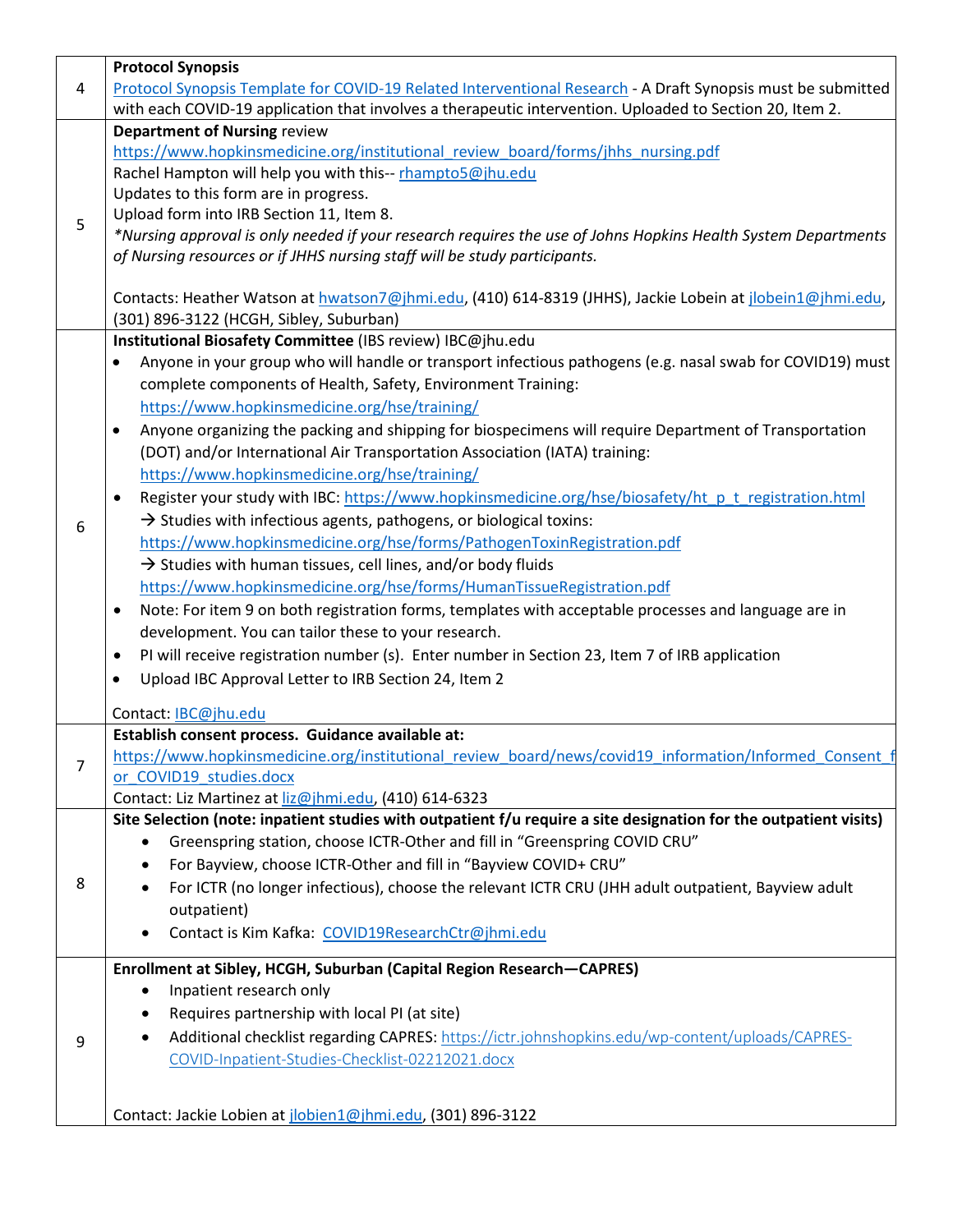|    | <b>Recruitment (outpatient)</b>                                                                                                                                                                                                                                                                                                                                                                                                                                                                                                                                                                               |
|----|---------------------------------------------------------------------------------------------------------------------------------------------------------------------------------------------------------------------------------------------------------------------------------------------------------------------------------------------------------------------------------------------------------------------------------------------------------------------------------------------------------------------------------------------------------------------------------------------------------------|
| 10 | If you plan to recruit from HOPE registry say so. In doing so, in Section 13 Item 1, select the box next to<br>"Prior Hopkins/Affiliates study participants", describe their recruitment in Section 13 Item 2, and<br>address Section 13 Item 4. As a note, if the HOPE registry will also be used as a data source, in Section<br>13, Item 8 select the box next to "JHM IRB approved studies or research databases" and answer Section<br>13, Item 9.<br>All material used for recruitment must be uploaded it IRB Section 13, Item 7. The use of each material<br>must be described in Section 13, Item 7. |
|    | Contact: Cassie Lewis-Land at clewis4@jhmi.edu, (410) 361-6467                                                                                                                                                                                                                                                                                                                                                                                                                                                                                                                                                |
| 11 | Pharmacy<br>Contact IDS at JHH (5-6337) or Bayview (0-2747) if there is study specific drug, to obtain a budget<br>estimate and begin logistic preparation.<br>For INDs, prepare an Investigational Drug Data Sheet for each product (upload in Section 21, Item 10,<br>$\bullet$<br>sub-item 13) and each study location (JHH, BMC, etc.).<br>FAQ Sheet:<br>$\bullet$<br>https://www.hopkinsmedicine.org/institutional review board/news/covid19 information/IDS guidanc<br>e COVID19 pandemic.pdf                                                                                                           |
|    | Contact: Megan Ossing at mossing1@jhmi.edu                                                                                                                                                                                                                                                                                                                                                                                                                                                                                                                                                                    |
| 12 | Data risk tier calculator<br>If your study is a Risk Tier C, then data trust review will be required. The study cannot be approved<br>without data trust approval. If your study is a Risk Tier B and you will send PII/PHI outside of Hopkins,<br>then you must contact IT risk at <i>ITrisk@jhu.edu</i> and obtain their approval. Their approval should be<br>uploaded to Section 20, Item 2.                                                                                                                                                                                                              |

## **C. Implementation—inpatient/outpatient**

| $\mathbf{1}$   | Orderset                                                                                                |
|----------------|---------------------------------------------------------------------------------------------------------|
|                | See SOP for guidance on order set build (this is not just the IDS order):                               |
|                | https://ictr.johnshopkins.edu/wp-content/uploads/OrderSet-SOP-02112021-Final.pdf                        |
|                | Contact: Tad Edwards at epicresearch@jhmi.edu, (667) 208-7986                                           |
| $\overline{2}$ | Pharmacy                                                                                                |
|                | Notify IDS pharmacist of record for your study initial IRB approvals, as well as any subsequent         |
|                | amendments as soon as possible.                                                                         |
|                | Contact: Megan Ossing at mossing1@jhmi.edu                                                              |
| 3              | <b>SOPs</b> (data management, reporting, specimen handling, etc)                                        |
|                | Some study resources can be found on the ICTR website                                                   |
|                | https://ictr.johnshopkins.edu/study_team/training-education/tools-and-resources/                        |
|                | If you don't have these for your study, contact us for list of SOPs you should have, with templates for |
|                | your use at COVID19ResearchCtr@jhmi.edu                                                                 |
| 4              | ICTR (for outpatient enrollment or follow-up visits)                                                    |
|                | Greenspring Station COVID-19 Outpatient CRU                                                             |
|                | https://ictr.johnshopkins.edu/covid-research-center/greenspring-covid-19-outpatient-cru                 |
|                | Bayview COVID-19 Outpatient CRU                                                                         |
|                | https://ictr.johnshopkins.edu/covid-research-center/bayview-covid-19-outpatient-cru/                    |
|                |                                                                                                         |
|                | Contact: Kim Kafka at COVID19ResearchCtr@jhmi.edu                                                       |